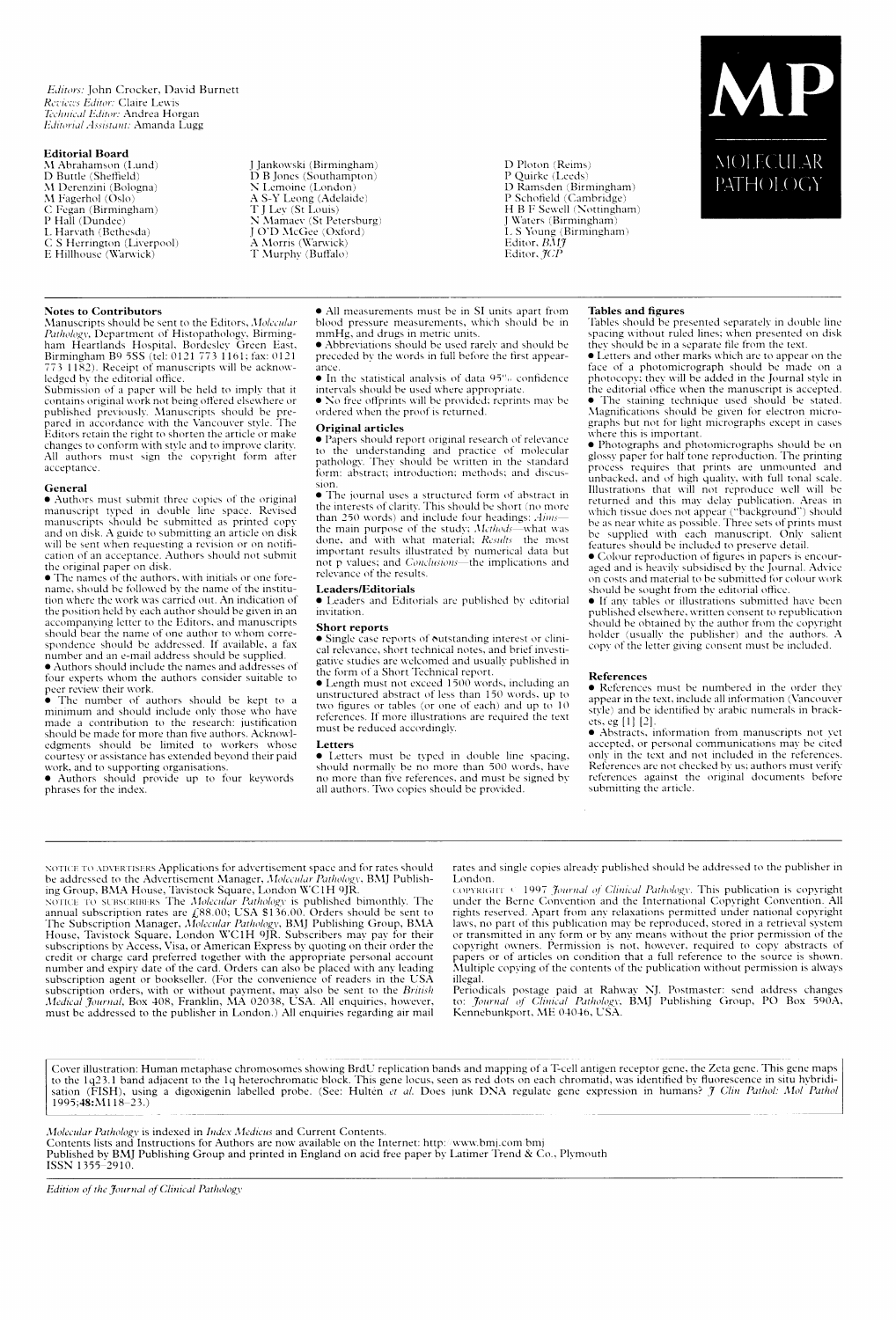clearly demonstrated.<sup>32</sup> Studies establishing the role of the NISH assay in predicting the progression of CIN to cervical cancer is awaited. The combined preservation of morphology with the physical state of HPV DNA in cervical cancers permits researchers access to a powerful investigative technique to pursue research into cervical carcinogenesis.

- 1 Parkin DM, Muir CS. Cancer incidence in five continents.<br>Comparability and quality of data. IARC Sci Publ<br>1992;120:45-173.
- 2 Brinton LA. Epidemiology of cervical cancer—overview.<br>1 *IARC Sci Publ* 1992;119:3-23.<br>3 Herrington CS. HPV and cervical neoplasia. I.
- 
- Classification, virology, pathology, and epidemiology. J Clin Pathol 1994;47:1066–72.<br>4 Bosch FX, Manos MM, Muboz N, Sherman M, Jansen AM, Petro J, et al. Prevalence of HPV in cervical cancer: a worldwide perspective. J Na
- 802.<br>5 Lorincz AT, Reid R, Jenson AB, Greenberg MD, Lancaster<br>WD, Kurman RJ. HPV infection of the cervix: relative risk<br>associations of 15 common anogenital types. Obstet Gynecol
- 1992;79:328-37. Schiffman MH, Lörincz AT, Manos MM, Schiffman ME, Schiffman MH, Lörincz AT, Manos MM, Schiffman RJ, et al. Towards objective quality assurance in cervical cytopathology: correlation of cytopathologic diagn
- of CIN grade 2 or 3 in relation to papiliomavirus infection.<br> $N$  Engl  $\widetilde{J}$  Med 1992;327:1272-8.
- 
- N Engl § Med 1992;327:1272-8.<br>
8 Syrjänen KJ. Natural history of genital HPV infections. Pap-<br>
illomatives Report 1990;1:1-4.<br>
9 Woodman CBJ, Rollason T, Ellis J, Tierney R, Wilson S,<br>
Yoodman CBJ, Rollason T, Ellis J, Tie
- 
- persistent cervical dysplasia. J Natl Cancer Inst 1995;87: 1365-71.
- <sup>12</sup> Chua K-L, Hjerpe A. Persistence of HPV infections preced-
- ing cervical carcinoma. *Cancer* 1996;77:12–7.<br>13 Walboomers JMM, de Roda Husman A-M, Snijders PJF,<br>Stel HV, Risse EKJ, Helmerhorst TJM, *et al*. HPV in false negative archival cervical smears: implications for screening<br>for cervical cancer. J Clin Pathol 1995;48:728–32.
- 14 Herrington CS. Control of HPV replication: implications for<br>squamous neoplasia [editorial]. *J Pathol* 1996;178:237–8.<br>15 Lörincz A. Hybrid capture™ method for detection of HPV
- DNA in clinical specimens. Papillomavirus Report 1996;7:<br>1-5.
- 
- <sup>1-5</sup>. HPV and cervical neoplasia. II. Interaction<br>16 Herrington CS. HPV and cervical neoplasia. II. Interaction<br>17 Cooper K, Herrington CS, Graham AK, Evans MF, McGee<br>17 Cooper K, Herrington CS, Graham AK, Evans MF, McGee ish patients: Evidence for putative HPV integration in vivo.<br>J Clin Pathol 1991;44:400–5.
- 18 Cooper K, Herrington CS, Graham AK, Evans MF, McGee JO'D. In situ evidence for HPV 16, 18, <sup>33</sup> integration in cervical squamous cell cancer in Britain and South Africa.<br>J Clin Pathol 1991;44:406–9.
- 19 Cooper K, Herrington CS, Stickland JE, Evans MF, McGee JO'D. Episomal and integrated human papilloma virus in cervical neoplasia shown by non-isotopic in situ hybridisation. J Clin Pathol 1991;44:990-6.
- 20 Lehn H, Villa LL, Marziona F, Hilgarth M, Hillemans HG, Sauer G. Physical state and biological activity of HPV genomes in precancerous lesions of female genital tract.<br>*Gen Virol* 1988;**69:**187–96.
- 21 DiLuca D, Monini P, Rotola A, Savioli A, Cassai E. Episo-mal HPV isolated from <sup>a</sup> cervical carcinoma presents <sup>a</sup> partial duplication of the early region. Virus Res 1989;14: 49-56.
- 22 Shirasawa H, Tomita Y, Kubota K, Kasai T, Sekiya S, Taka-<br>mizawa H, et al. Detection of HPV type 16 DNA and evi-<br>dence for integration into the cell DNA in cervical dysplasia. J Gen Virol 1986;67:2011-5.
- 23 Berumen J, Unger ER, Casas L, Figueroa P. Amplification of HPV types 16 and 18 in invasive cervical cancer. Hum<br>Pathol 1995;26:676-81.
- 24 Kataja V, Syrjanen K, Mantyjarvi R, Vayrynen M, Syrianen Saarikowski S, et al. Prospective follow up of cervical HPV infections: life table analysis of histopathological, cytological and colposcopic data. Eur  $\tilde{\jmath}$  Epidemiol 1989;5:
- 1-7. 25 Kataja V, Syrianen K, Syrjanen S, Mantyjarvi R, Yliskowski M, Saarikowski S, et al. Prospective follow up of genital HPV infections: life table analysis of HPV typing data. Eur 3tEpidemiol 1990;6:9-14.
- 26 Vousden KH, Wrede D, Crook T. HPV oncoprotein function: releasing the brakes on cell growth control. Papillomavirus Report 1991;2:1-3.
- <sup>27</sup> Choo KB, Pan CC, Han SH. Integration of HPV <sup>16</sup> into cellular DNA of cervical carcinomas: preferential deletion of the E2 gene and invariable retention of the long control region and the E6/E7 ORFs. Virology 1987;161:259-61.
- 28 Schwarz E, Freese UK, Gissmann L, Mayer W, Roggenbuck B, Stremlau A, et al. Structure and transcription of HPV sequences in cervical carcinoma cells [letter]. Nature 1985; 314:111.
- 29 Matlashewski G, Osbom K, Banks L, Stanley M, Crawford L. Transformation of primary human fibroblast cells with HPV<br>type 16 DNA and EJ-ras. *Int J Cancer* 1988;42:232-8.<br>30 Werness BA, Levine AJ, Howley PM. Association of HPV
- types 16 and 18 E6 proteins with p53. Science 1990;248: 76-9.
- <sup>31</sup> Dyson M, Howley PM, Munger K, Harlow E. The HPV <sup>16</sup> E7 oncoprotein is able to bind to the retinoblastoma gene product. Science 1989;243:934-7.
- 32 Unger ER, Vernon SD, Thoms WW, Nisenbaum R, Spann CO, Horowitz IR, et al. HPV and disease-free survival in FIGO stage Ib cervical cancer. J Infect Dis 1995;172: 1184-90.
- 33 Kristiansen E, Jenkins A, Holm R. Coexistence of episomal and integrated HPV <sup>16</sup> DNA in squamous cell carcinoma of the cervix.  $J$  Clin Pathol 1994;47:253-6.
- 34 Das BC, Sharma JK, Golapkrishna V, Luthra UK. Analysis by PCR of the physical state of HPV type <sup>16</sup> DNA in cervical preneoplastic and neoplastic lesions. J Gen Virol<br>1992;73:2327–36.
- 35 Cooper K. Non-isotopic in situ hybridisation in the detection of integrated HPV 16/18 in cervical cancers [let-<br>ter]. Hum Pathol 1996;27:745.
- 36 Cooper K, Herrington CS, Lo E S-F, Evans MF, McGee<br>JO'D. Integration of HPV types 16 and 18 in cervical<br>adenocarcinoma. *J Clin Pathol* 1992;45:382-4.<br>37 Herrington CS, Graham AK, McGee JO'D. Interphase
- cytogenetics III: Increased sensitivity and flexibility of dig-<br>oxigenin labelled DNA probes for HPV detection in cervi-<br>cal biopsies and cell lines. J Clin Pathol 1991;44:33–8.

# Molecular Pathology: what's in a name?

This issue takes us into our third year. Our change of name is not merely cosmetic; our Editorial Board were in accord that the aims and content of the journal would be represented better by the exclusion of the word "clinical" from our title. This does not mean that we do not want to publish material with <sup>a</sup> clinical emphasis. Our ethos has always been to supplement the content of the *Journal of Clinical Pathology* with papers and reviews that include pure science which furthers our understanding of disease mechanisms. Molecular Pathology is, therefore, a title which represents accurately the aims and content of this journal.

After only two volumes, Molecular Pathology has over 2000 institutional subscribers worldwide and a combined (with Journal of Clinical Pathology) impact factor of 1.607. Molecular Pathology is indexed in Index Medicus and Current Contents. This is very creditable for so young a publication and indicates that Molecular Pathology is being read and cited by many of our co-workers. We hope that you will continue to support and enjoy Molecular Pathology in the years to come.

With all good wishes for 1997.

John Crocker and David Burnett